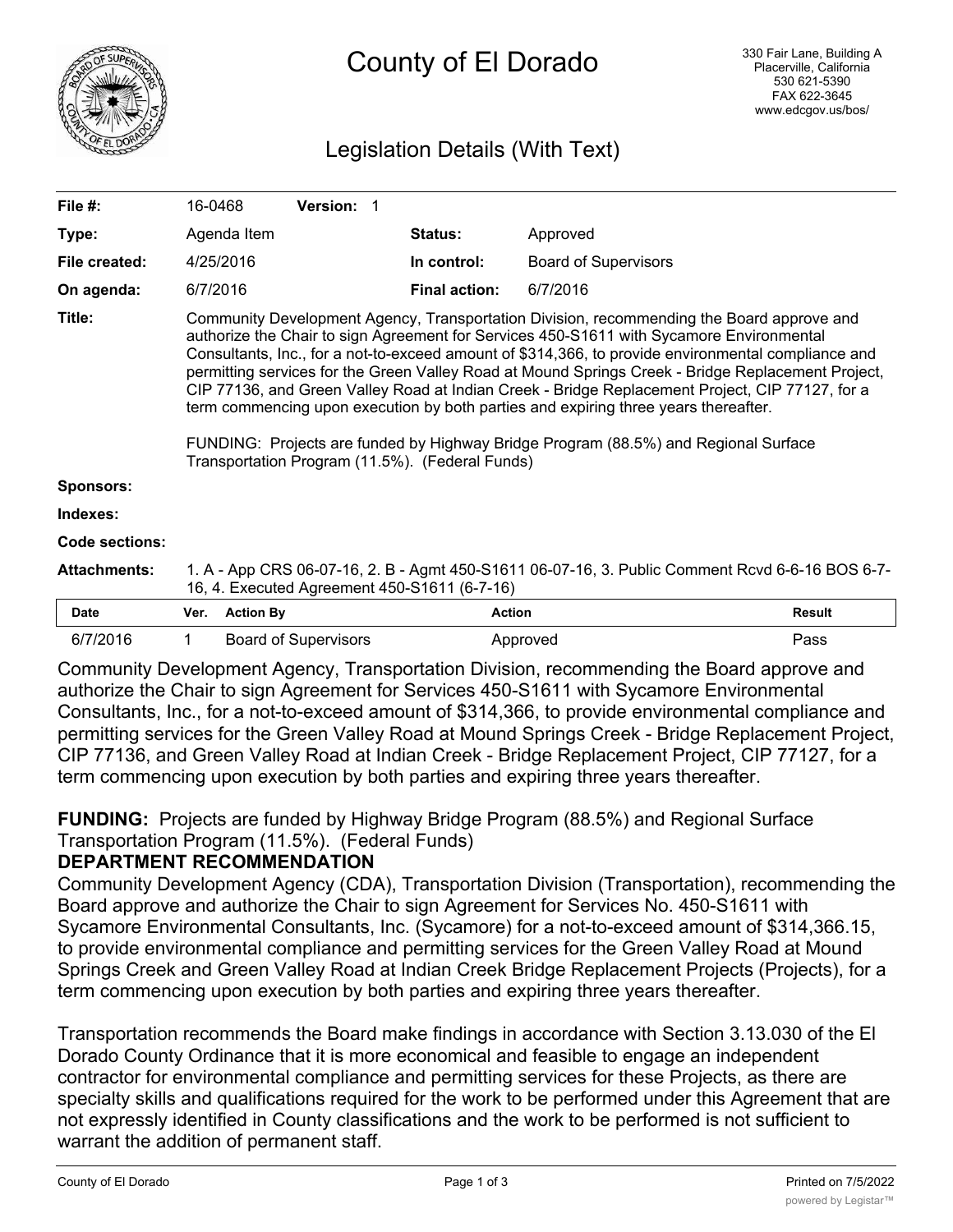Some of the work to be performed under this Agreement is bargaining unit work; however, there are specialty skills required for much of the work, including California Environmental Quality Act and National Environmental Policy Act requirements, which are not expressly identified in County classifications. The need for expertise in specialty services is sporadic and temporary and not applicable for all Capital Improvement Program (CIP) projects.

The Purchasing Agent reviewed and approved Transportation's request to process this Agreement with Sycamore, and concurs that the request is in compliance with County Procurement Policy C-17 (Policy C-17).

The El Dorado County Employees Association, Local #1, was informed of this proposed Agreement.

#### **DISCUSSION / BACKGROUND**

CDA's Procurement and Contracts Unit completed a Request for Qualifications (RFQ) process for CDA in March 2014 for a variety of project support services. A multi-jurisdictional panel evaluated and ranked each Statement of Qualifications and established, based on category of service, a short list of acceptable service vendors. The RFQ process was conducted in accordance with Policy C-17.

In August 2015, Transportation initiated a Request for Proposal (RFP) process and sent RFPs to seven of the top eight ranked consulting firms from the RFQ, Category 2D, Environmental Services. Transportation staff evaluated the three proposals received and determined that Sycamore has the best qualified staff and experience to assist Transportation with environmental services for each of these Projects.

#### **ALTERNATIVES**

1) Cancel the Projects. Note: The Board approved these Projects previously and the County might have to refund monies already spent to the Highway Bridge Program (HBP).

2) Transportation could attempt to hire an environmental specialist for a short period of time (part time, limited term). This is likely not feasible since someone with this expertise would likely not be willing to work part time in a limited term capacity.

#### **OTHER DEPARTMENT / AGENCY INVOLVEMENT**

County Counsel and Risk Management have approved this Agreement.

#### **CAO RECOMMENDATION**

Chief Administrative Office concurs with staff's recommendations.

#### **FINANCIAL IMPACT**

Funding for the Agreement will be provided by HBP Funds (88.5%) and Regional Surface Transportation Program Funds (11.5%). These Projects are included in Transportation's 2015 Capital Improvement Program (CIP), which was adopted by the Board on June 16, 2015 (Item No. 40). Sufficient appropriations remain in the current year budget for work to be performed this fiscal year, and budget updates for future work on these Projects will be presented with the 2016 CIP on June 14, 2016. There is no change to Net County Cost.

#### **CLERK OF THE BOARD FOLLOW UP ACTIONS**

1) The Clerk will obtain the Chair's signature on two (2) originals of the Agreement.

2) The Clerk will forward one (1) original Agreement to the Agency's Procurement and Contracts